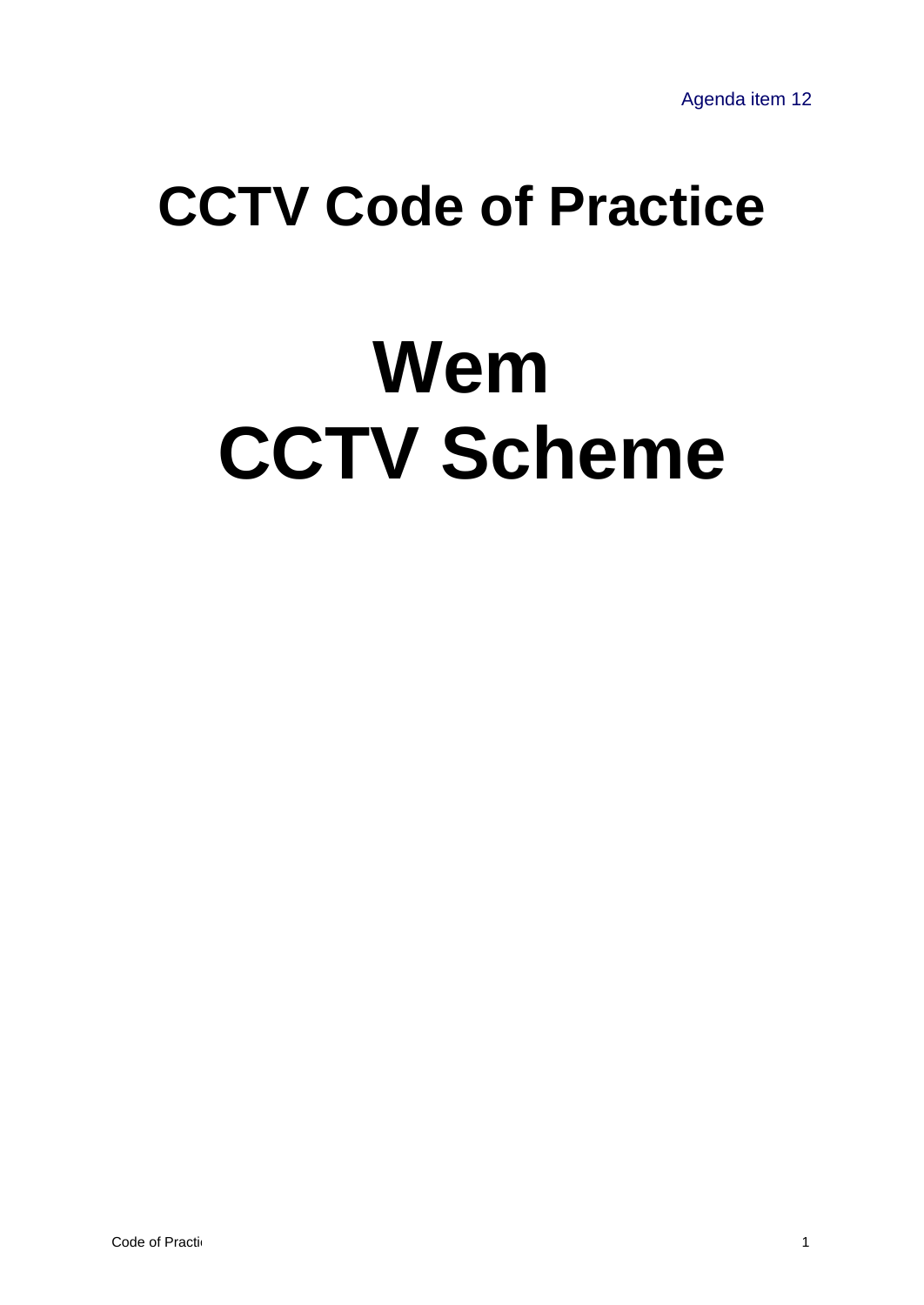#### **Introduction**

This Code of Practice sets out the means by which Wem Town Council operates its CCTV. It is a public document and may be made available to any interested party. There is a legal requirement for Wem Town Council to manage the systems properly and in compliance with current legislation. Wem Town Council should be considered as a public authority for the purposes of the Human Rights Act 1998.

The Surveillance Camera Commissioner Code of Practice is considered a statutory instrument.

This code relates to overt, public CCTV cameras, intrusive covert use of cameras within this CCTV scheme is dealt with under operating procedures and governed by legislation outlined in this code.

#### **Background**

.

Surveillance camera systems are deployed extensively within England and Wales, and these systems form part of a complex landscape of ownership and operation. Where used appropriately, these systems are valuable tools which contribute to public safety and security and in protecting both people and property This has brought about the need to have a universal code or practice to ensure effective and ethical use of CCTV in the public sector.

The Data Protection Act 2018 requires images (personal data) to be carefully and lawfully handled. It gives the public at large a right to prevent CCTV causing them personal distress or damage and allows for damages to be awarded when breached, as well as giving them certain rights of access to those images.

In October 2000, the Human Rights Act placed the operating of CCTV by public authorities on a legal footing, requiring specific objectives and aims in order to record images from the public at large.

The Protection of Freedom Act 2012 also creates the role of the Surveillance Camera Commissioner, who now has a formal role in the regulation of CCTV operated by relevant public authorities

#### **Liability**

Data Controllers, Data processors, Managers and operators of this CCTV scheme and associated equipment will not be held liable for any act that is unrecorded by the system.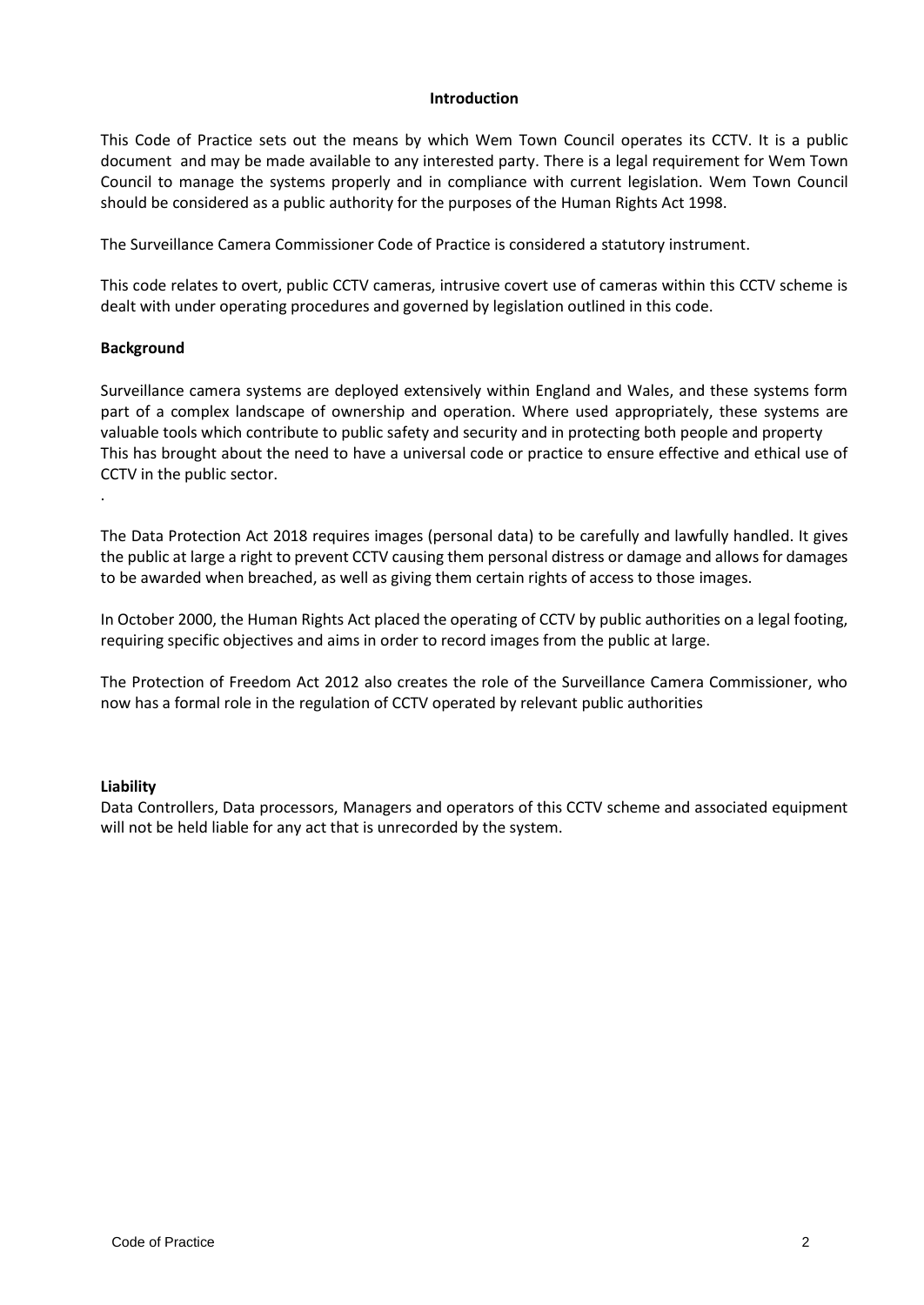#### **1. Section One**

#### **Protocol**

#### **1.1 Purpose**

The purpose of this Code of Practice is to regularise a protocol for the existing good practice, within a common framework for managing and operating existing or planned CCTV schemes in the Wem area. Wem CCTV System is owned by Wem Town Council and should be operated in an open and public way as members of the public will be filmed using the system. It will be considered as *Public Space Surveillance* under the terms of the Data Protection Act 2018 and Private Security Industry Act 2001.

#### <span id="page-2-1"></span><span id="page-2-0"></span>**1.2 Aims of Wem CCTV System**

#### 1.2.1

Wem Town Council surveillance cameras will only be used for the following reasons:

- Prevention and detection of Crime and anti-social behaviour and the apprehension and prosecution of offenders
- Reduce the fear of crime and to reassure the public
- To provide the Police, Local Authority, H.M Customs and Excise, The Health and Safety Executive and other Law Enforcement Agencies with evidence upon which to take criminal and civil action in Court
- Improve and maintain Police Officer and Police Staff safety and assist other 'Emergency Services'

#### **1.3 Intention**

#### 1.3.1

The CCTV system used by Wem Town Council record images from public places via a secure recording system in order to achieve the objectives shown in paragraph 1.2.1 above. The use of such a system provides the means by which evidence may be recorded 24 hours if required a day and by which images can be made available for court proceedings or other applications. For the purpose of this code, *a public places means any place to which the public normally have access whether on payment or otherwise*.

#### <span id="page-2-2"></span>1.3.2

In cases where specific monitoring is required, which falls outside of this code, appropriate authority must be obtained in order to comply with legislation.

#### 1.3.4

Wem Town Council must comply with the Human Rights Act 1998 at all times. The following articles will be complied with:

- Article 3: Cameras will not be used where they may cause persons to be subject to inhuman or degrading treatment.
- Article 8: Cameras will not be used (unless authorised in law) where they prevent persons from enjoying respect for their family life
- Article 14: Cameras will not be used in a manner which causes persons to be discriminated against

#### 1.3.5

Under the current system Wem Town Council does not transmit images to any other agency.,

#### 1.3.6

This code should apply to future schemes and the expansion of the current one.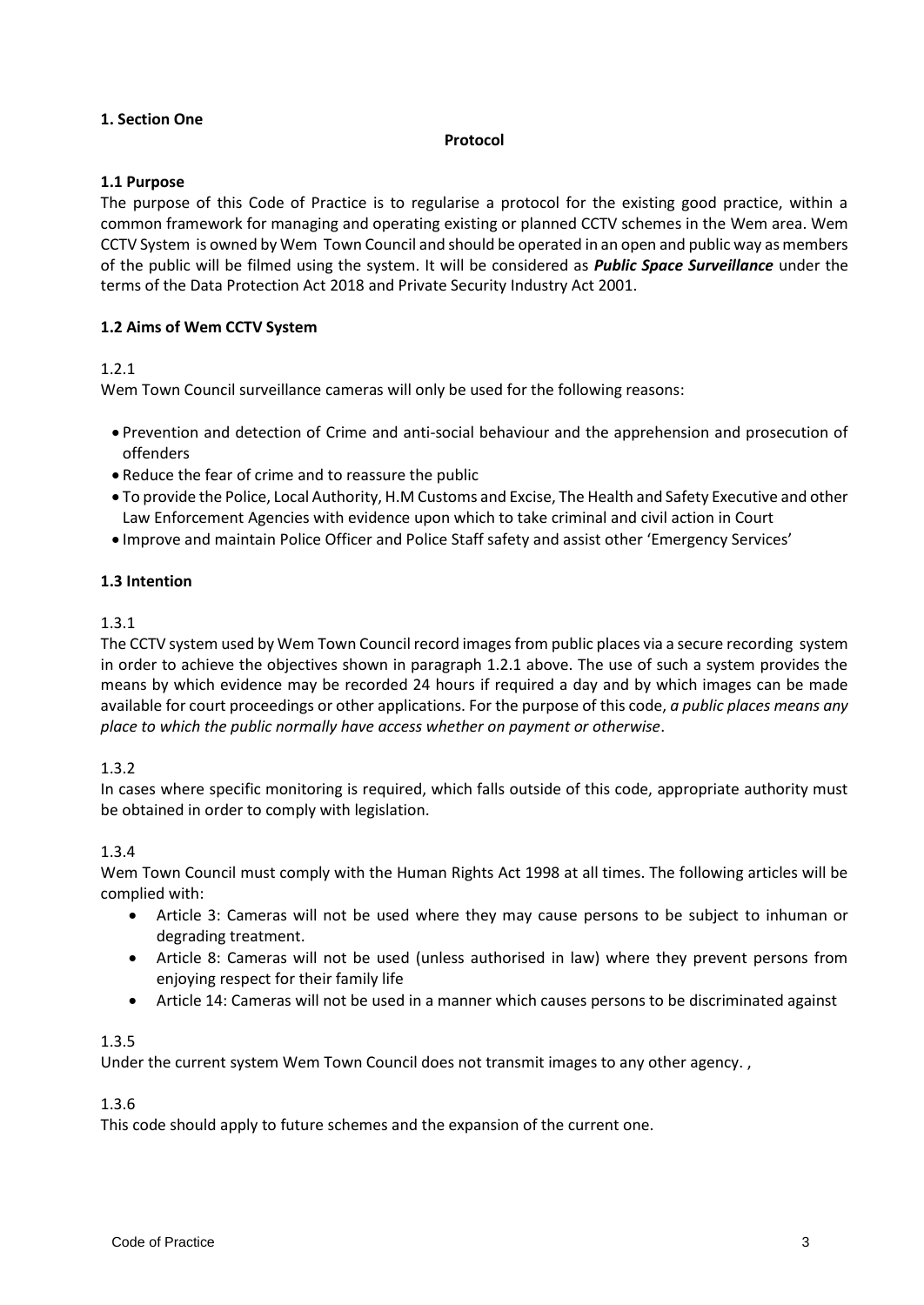#### **2.** Section Two **Code of Practice**

#### **2.1 Data Protection Act 2018**

#### 2.1.1

Wem Town Council is registered with the Information Commissioner Reference ZA011535

On 25<sup>th</sup> May 2018 the General Data Protection Regulations (GDPR) came into effect and they set out the requirement for the collection of personal data. Article 4 of GDPR states:

Where personal information is processed, data (images) must be:

a) Processed fairly and lawfully

b) Collected for specified, explicit and legitimate purposes and not processed in a manner that is incompatible with those purposes

c) Adequate, relevant and not excessive in relation to the purposes for which they are being processed

d) Accurate and, where necessary, kept up to date; every reasonable step must be taken to ensure that personal data which is inaccurate is erased or rectified.

e) Kept in a form which permits identification of data subjects for no longer than is necessary for the purposes for which they are processed

f) Processed in a manner that ensures appropriate security of the personal data, including protection against unlawful processing and against accidental loss

g) Images from Wem CCTV will only be considered personal data where they can identify the individual from those images

The GDPR changes some definitions that set the scope of data protection law. The GDPR'S definition of "personal data" is more detailed and makes it clear that information such as an online identifier, for example a computers IP address, can be personal data. It includes additional safeguards for "sensitive personal data."

#### **2.2 The Protection of Freedoms Act 2012**

Wem Town Council is considered a "relevant authority" for the purposes of the above act. The CCTV system will comply with the Surveillance Camera Commissioner's code of practice. The 12 guidance principles are as follows: *(text in blue italics is Wem Town Council's action which complies with that guideline)*

| <b>CCTV Guidance Principals</b>                   | Action by Wem Town Council                    |
|---------------------------------------------------|-----------------------------------------------|
| Use of a surveillance camera system must          | the reasons for the use of the cameras is     |
| always be for a specified purpose which is in     | stipulated at 1.2 above                       |
| pursuit of a legitimate aim and necessary to meet |                                               |
| an identified pressing need                       |                                               |
| The use of a surveillance camera system must      | Privacy Impact Assessments for Wem CCTV to be |
| take into account its effect on individuals and   | drafted 2019                                  |
| their privacy, with regular reviews to ensure its |                                               |
| use remains justified                             |                                               |
| There must be as much transparency in the use of  | Town Centre Signs to be renewed 2019          |
| a surveillance camera system as possible,         |                                               |
| including a published contact point for access to |                                               |
| information and complaints                        |                                               |
| There must be clear<br>responsibility<br>and      | Town Clerk oversees CCTV system               |
| accountability for all surveillance camera system |                                               |
| activities including images and information       |                                               |
| collected, held and used                          |                                               |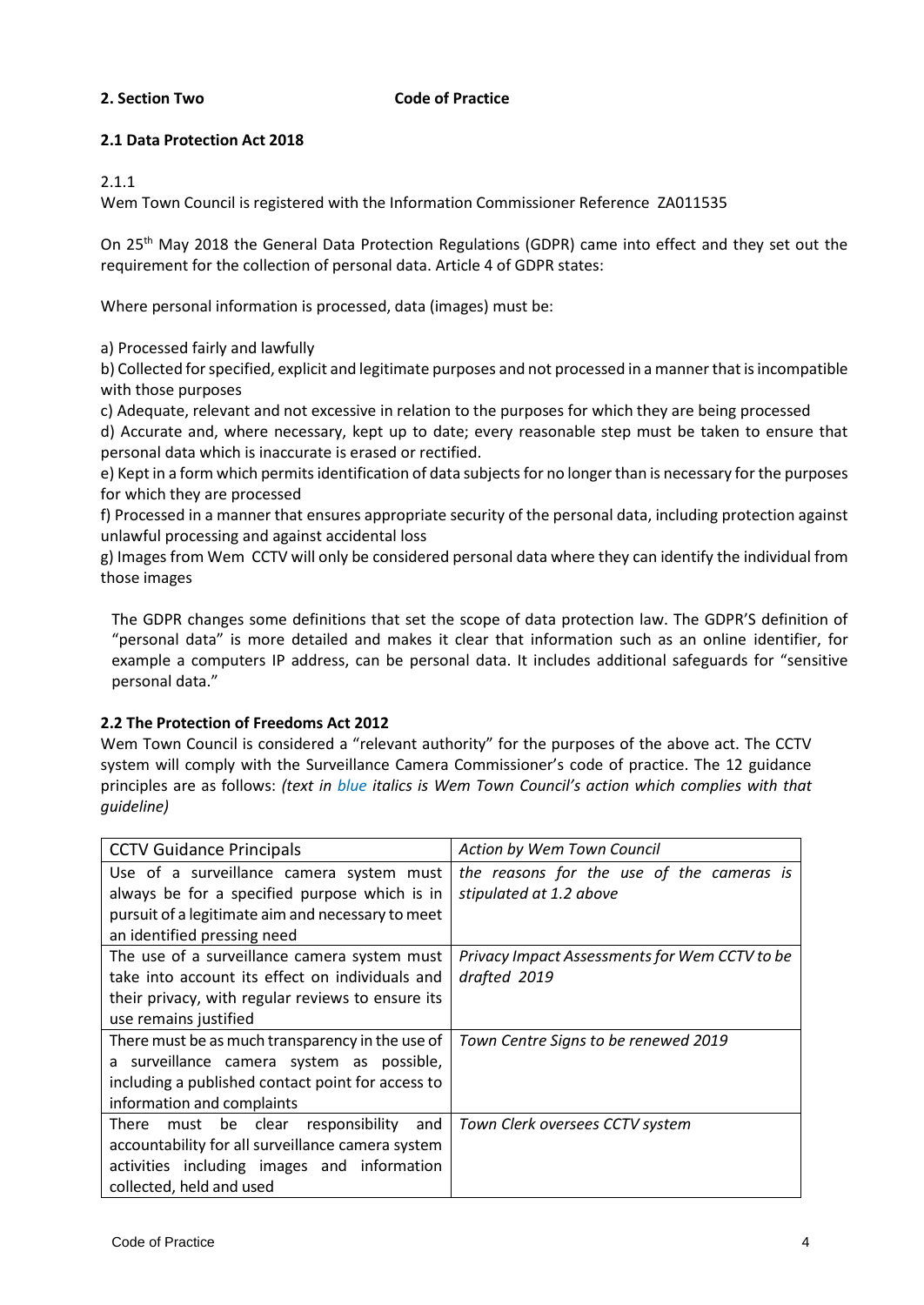| Clear rules, policies and procedures must be in<br>place before a surveillance camera system is<br>used, and these must be communicated to all<br>who need to comply with them                                                                                                                                                       | Protocols in place for use by West Mercia Police<br>- no other access allowed without permission of<br><b>Town Clerk</b>                                                                    |
|--------------------------------------------------------------------------------------------------------------------------------------------------------------------------------------------------------------------------------------------------------------------------------------------------------------------------------------|---------------------------------------------------------------------------------------------------------------------------------------------------------------------------------------------|
| No more images and information should be<br>stored than that which is strictly required for<br>the stated purpose of a surveillance camera<br>system, and such images and information<br>should be deleted once their purposes have<br>been discharged                                                                               | Images stored for 28 days unless downloaded<br>following approval of request to download<br>images - suck a request can only be approved by<br>Town Clerk or in her absence Assistant Clerk |
| Access to retained images and information<br>should be restricted and there must be clearly<br>defined rules on who can gain access and for<br>what purpose such access is granted; the<br>disclosure of images and information should only<br>take place when it is necessary for such a purpose<br>or for law enforcement purposes | Wem Town Council office is secure and access is<br>only avialiable to Town Clerk and Assistant Clerk.<br>Wem SNT also have access to the office subject<br>to clear protocls                |
| Surveillance camera system operators should<br>consider any approved operational, technical<br>and competency standards relevant to a system<br>and its purpose and work to meet and maintain<br>those standards                                                                                                                     | Town Clerk and Assistant Clerk have received<br>guidance in the operation of the system.                                                                                                    |
| Surveillance<br>camera<br>system<br>images<br>and<br>information should be subject to appropriate<br>safeguard<br>measures to<br>against<br>security<br>unauthorised access and use                                                                                                                                                  | Town Council office is secure and access is<br>limited to Town Clerk and Assistant Clerk.                                                                                                   |
| There should be effective review and audit<br>mechanisms to ensure legal requirements,<br>policies and standards are complied with in<br>practice, and regular reports should be published                                                                                                                                           | Wem CCTV is overseen by the Amenities and<br>Services Committee                                                                                                                             |
| When the use of a surveillance camera system is<br>in pursuit of a legitimate aim, and there is a<br>pressing need for its use, it should then be used<br>in the most effective way to support public<br>safety and law enforcement with the aim of<br>processing images and information of evidential<br>value                      | No action                                                                                                                                                                                   |
| Any information used to support a surveillance<br>camera system which compares against a<br>reference database for matching purposes<br>should be accurate and kept up to date                                                                                                                                                       | The Town Clerk can liaise with Wem SNT to ensure<br>that the installation of any new CCTV Camera is<br>also supported by up to date police data                                             |

#### **2.3 Introduction to Wem Town Council Code**

#### 2.3.1

The Code applies to all public place CCTV schemes and similar surveillance equipment used for monitoring and recording images from those areas to which the public have largely unrestricted access. These include roads, car parks, waiting areas, some parts of shopping areas and access ramps within the camera area.

#### 2.3.2

Wem Town Council, West Mercia Police or other authorised agencies using the system for **specialised and intrusive covert surveillance** will require th**e** appropriate authority to be obtained. Where it is necessary to carry out "Directed Surveillance" under the Regulation of Investigatory Powers Act 2000, the appropriate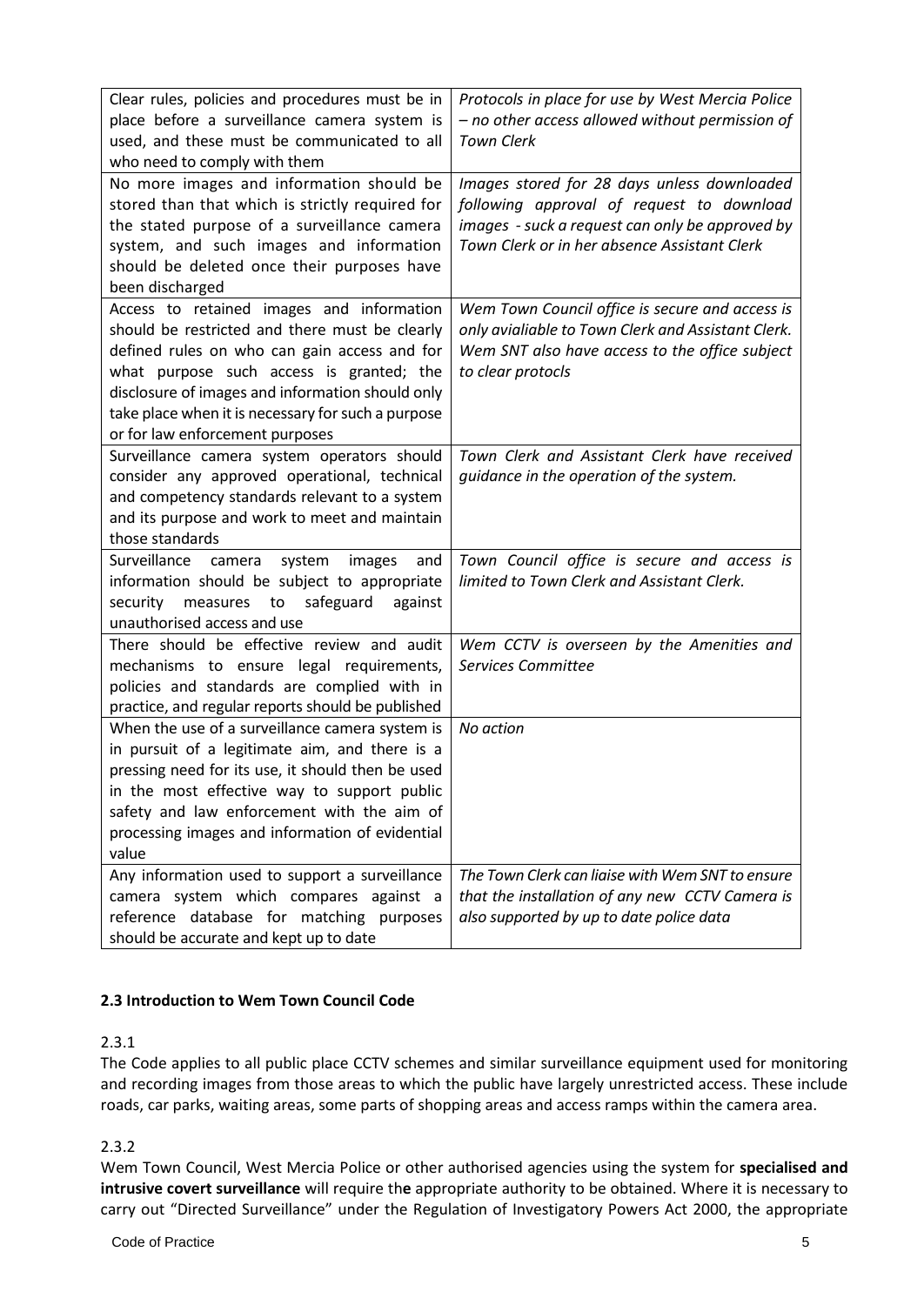authority will be obtained from the Town Council. Any application to carry out Directed Surveillance must be made to the Town Clerk.

#### 2.3.3

This code of practice will be revised when necessary to take into account the following:

- The interpretation of the provisions of the Data Protection legislation
- The changes in technology involved in recording images
- The use of such technology
- Other legislation introduced to cover the use of CCTV

Full consultation will take place when such changes are necessary.

#### **2.4 Scope of the Wem Town Council Code**

#### $2.41$

The Code sets out a number of principles, which must satisfy the conditions of the 2018 Data Protection Act and the Protection of Freedoms Act 2012.

In addition to the 12 points above, the Data Controller will undertake the following:-

- 1. Identify the person(s) or organisation(s) legally responsible for the management and operation of the scheme
- 2. Assess the appropriateness of and reasons for using the CCTV or similar surveillance equipment. (see section [1.2](#page-2-0) above)
- 3. Define the purpose and objectives of the scheme (first and second Data Protection Principles)
- 4. Notify the Information Commissioner in writing of the above information
- 5. Ensure the scheme and operation complies with the Human Rights Act 1998
- 6. Maintain appropriate records to facilitate the running of the scheme
- 7. Define and maintain an Operating Procedure Manual.

#### **2.5 Positioning of Cameras**

#### 2.5.1

The location of cameras and the means by which images are captured must comply with the first data protection principle (fair and lawful collection of data (images).

#### 2.5.2

Cameras should be situated where they will capture images relevant to the purpose for which the scheme has been established. [\(see section 1.2 above\)](#page-2-1) For example, if a camera is located for the prevention and detection of crime, it should be capable of capturing facial images.

#### 2.5.3

Individual Camera siting should take place on the basis of an operational requirement setting out the scope of each camera.

#### 2.5.4

Cameras should be sited in such a way as to monitor only those areas to which the public have access. However, if it is not possible physically to prevent cameras from viewing private areas (for example by blanking out an area) then staff must be suitably trained and made aware of the privacy implications under the Data Protection Act 2018, Human Rights Act 1998 and Sexual Offenders Act 2003 (Voyerism)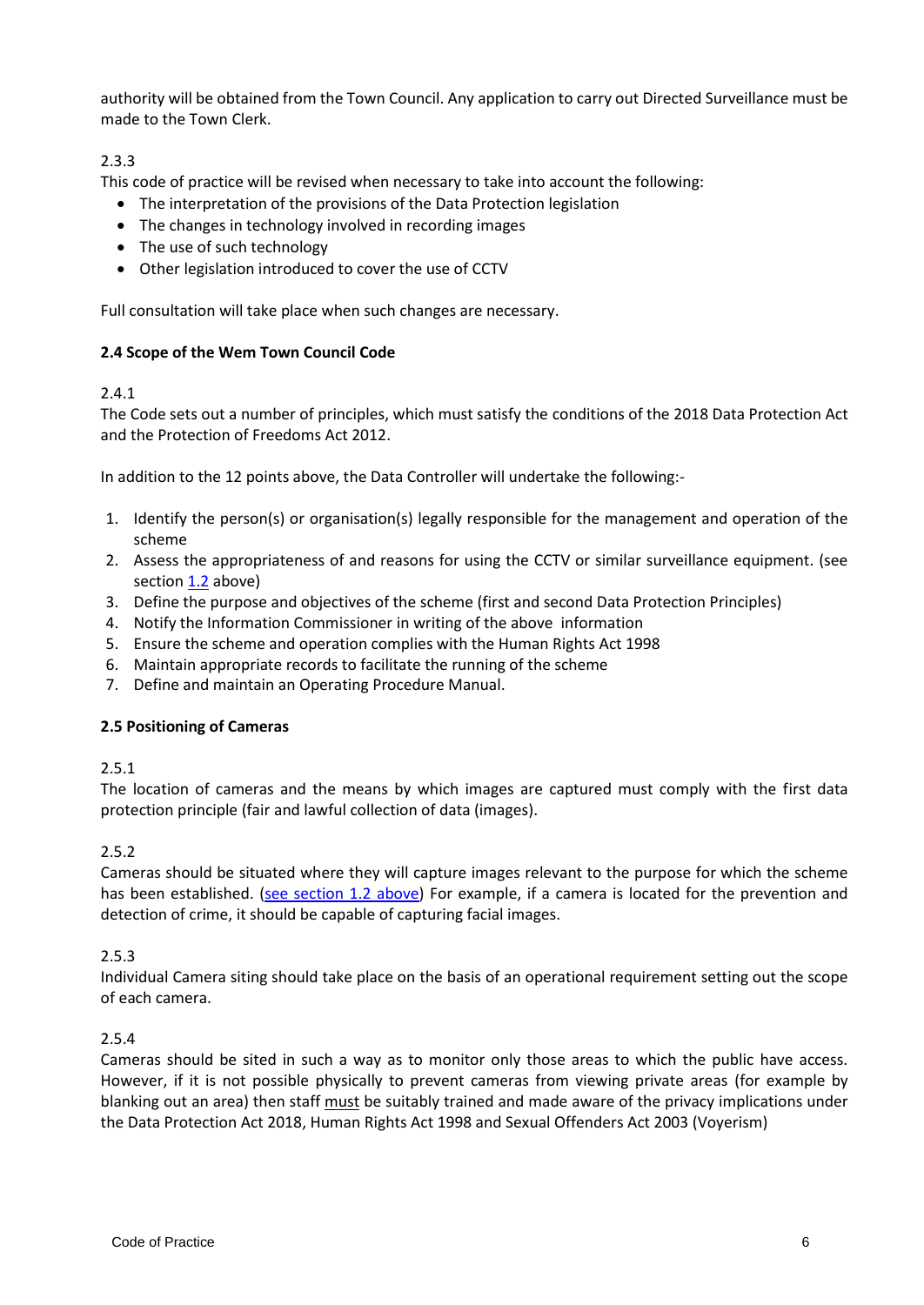#### 2.5.5

Areas required to be viewed by CCTV for security, Royal Protection or similar purposes, which the public do not have access to, are not governed directly by this code. Cameras sited for covert use are operated under the Regulation of Investigatory Powers Act 1998.

However, material gathered for any subsequent proceedings should be dealt with in accordance with the instructions set out in the Operating Procedures Manual.

#### 2.5.6

Signs will be placed in the proximity of the scheme so that the public is aware they are entering a zone covered by surveillance equipment. (see exception clause below) The signs will be clearly visible to the public, be an appropriate size and contain the appropriate information;

#### 2.5.7 (Exception Clause)

In exceptional circumstances, signs may not be placed. In this case, the owners/operators must have assessed (and documented) that they have;

- a) Identified a specific activity (for example illegal ticket selling)
- b) Identified the need to use surveillance to obtain evidence of that criminal activity (e.g. misuse of illegal drugs)
- c) Determined that the use of the signs would prejudice success in gathering that evidence
- d) Assessed how long the monitoring should continue to avoid unnecessary observation.
- e) Obtained the requisite permission for such surveillance (see section [1.3.2](#page-2-2) above) (if this becomes directed surveillance)

#### 2.5.8

Information (data/images) so obtained must only be obtained for the prevention and detection of criminal activity, or the apprehension and prosecution of offenders. It should not be retained for any other purpose.

#### 2.5.9

If the equipment has sound recording facilities, this should **not be used** to record conversation between members of the public in public areas.

#### **2.6 Quality of Images**

#### 2.6.1

It is essential that images recorded by the equipment be of sufficient quality to be effective for the purposes for which they are made. It is essential that cameras positioned for crime detection and/or prevention should be capable of good quality images able to identify suspect and offenders and cameras used for crowd safety can identify possible risks and hazards.

#### 2.6.2

The Scheme will have an appropriate maintenance regime so as to maintain this quality. Cameras that fail to reach the appropriate level of quality will be changed or removed from the system. Suitable safeguards will exist to prevent cameras from being tampered with or vandalised. (see operating procedures).

#### 2.6.3

The recording will be by means of a *digital video system*, and recording criteria will be set by agreement with engineers and the system manager.

#### 2.6.4

The period of image retention will be set by the Data Controller, but is generally agreed to be no longer than is necessary for the purposes of the scheme in keeping with the Data Protection Act 2018.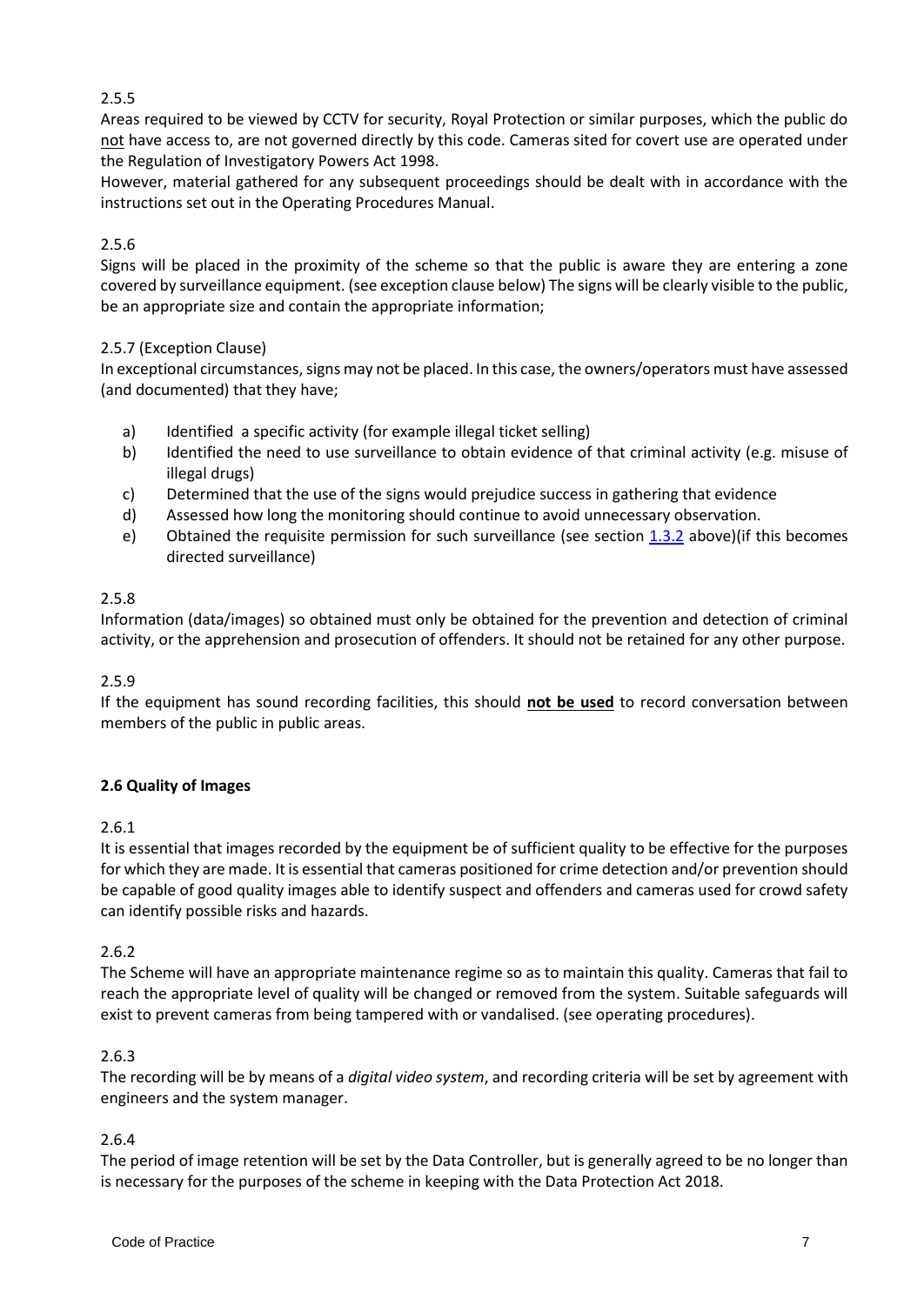#### 2.6.5

If the system records details of the camera location, date and time etc. then these details will be accurate in order to add to the evidential quality and integrity. The operating procedure manual sets out a documented procedure to ensure the maintenance of these details.

#### **2.7 Processing Images**

#### 2.7.1

Images will not be retained for longer than is necessary. Generally, evidential images will be retained under the rules of the Criminal Procedures and Investigation Act 1996. This includes unused material. Full guidelines are set out in the Operating Procedure Manual.

Where images are retained, it will be in accordance with the objectives set out in this code of practice at sectio[n 1.2](#page-2-1) above.

#### 2.7.2

Images retained for these purposes will be securely stored so as to ensure their integrity is maintained. This will also ensure that the evidential value is maintained and to protect the rights of members of public who may have been recorded.

#### 2.7.3

Access to these images will be carefully controlled and restricted to those persons who are authorised to have access.

#### 2.7.4

Images will only be released to those persons who have a legal right to view them. Refer to the National Guidelines on release of data to third parties section [2.8](#page-8-0) of these codes.

#### 2.7.5

Once the retention period has expired, images not retained for evidential purposes will be deleted from the system.

#### 2.7.6

Images removed for evidential purposes (including those viewed as part of an enquiry but which do not contain evidential images) will be retained in a secure and suitable environment.

#### 2.7.7

Images removed for evidence will be documented fully in the recording log

- a) The date on which they were downloaded, copied and by whom
- b) The reason they were downloaded
- c) Any crime or other unique reference number for cross reference purposes
- d) Where the image is stored or to whom it was handed
- e) The details and signature of the person taking it from the monitoring room, upon completion of the appropriate register.

#### **2.8.7 Security**

#### 2.8.1

Security of Images in general is essential and must be maintained at all times to comply with the Data Protection Act 2018

#### 2.8.2

Access to monitors will be restricted to Town Clerk, Assistant Clerk and other authorised persons.

**Code of Practice 8** 8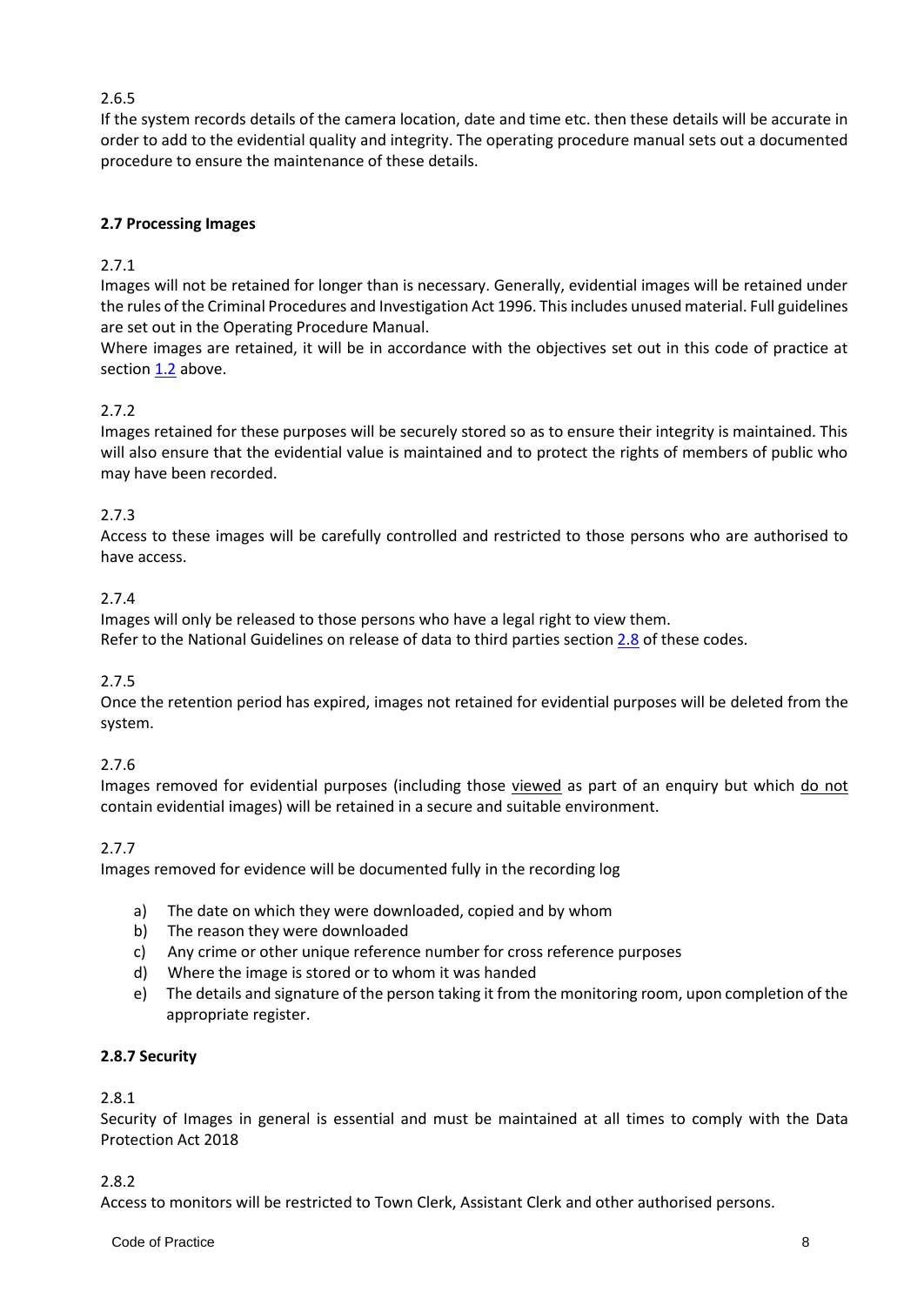#### 2.8.3

Access to recorded images will be restricted Town Clerk or in her absence the Assistant Clerk will decide whether to allow requests from third parties in accordance with the documented disclosure policies. See 2.9 below.

#### 2.8.4

During viewing of images by third parties. It is essential that no general access is permitted to other employees and staff unless performing duties in accordance with CCTV monitoring and management. The basis for this restriction is to protect the privacy rights of members of the public and to avoid compromising persons who view the monitors.

#### 2.8.5

Removal of recorded images will be documented and will include the following:-

- a) Date and time of removal
- b) Name of person/s removing
- c) Name of person/s viewing, including any third parties
- d) Reasons for the viewing
- e) Outcome of the viewing
- f) Details of any copies made (location of discs and ref. numbers etc.)
- g) Date and time returned to system.

#### 2.8.6

All employees with access to images will be aware of the procedures for image management and limitations of access to images.

#### 2.8.7

All staff with access to the CCTV system will be trained in their responsibilities under this Code of Practice. They should be aware of:-

- a) Security Policy for monitoring and image control
- b) Disclosure policy (see **Access** and Disclosure below)
- c) Rights of individuals in relation to personal data. (images of those individuals)

<span id="page-8-1"></span><span id="page-8-0"></span>**2.9 Access To and Disclosure of Images to Third Parties -** This section is based on the National Standards for the Release of Data to Third Parties. Most usage of CCTV will be covered by the Data Protection Act 2018. This gives rights to people to see information held about them including CCTV images or images which provide information about them such as car number plates.

#### **Primary Request to View Data**

- a) Primary requests to view data generated by a CCTV System are likely to be made by third parties for any one or more of the following purposes:
	- Providing evidence in criminal proceedings (e.g. Police and Criminal Evidence Act 1984, Criminal Procedures & Investigations Act 1996, etc.);
	- Providing evidence in civil proceedings or tribunals
	- The prevention of crime
	- The investigation and detection of crime (may include identification of offenders)
	- Identification of witnesses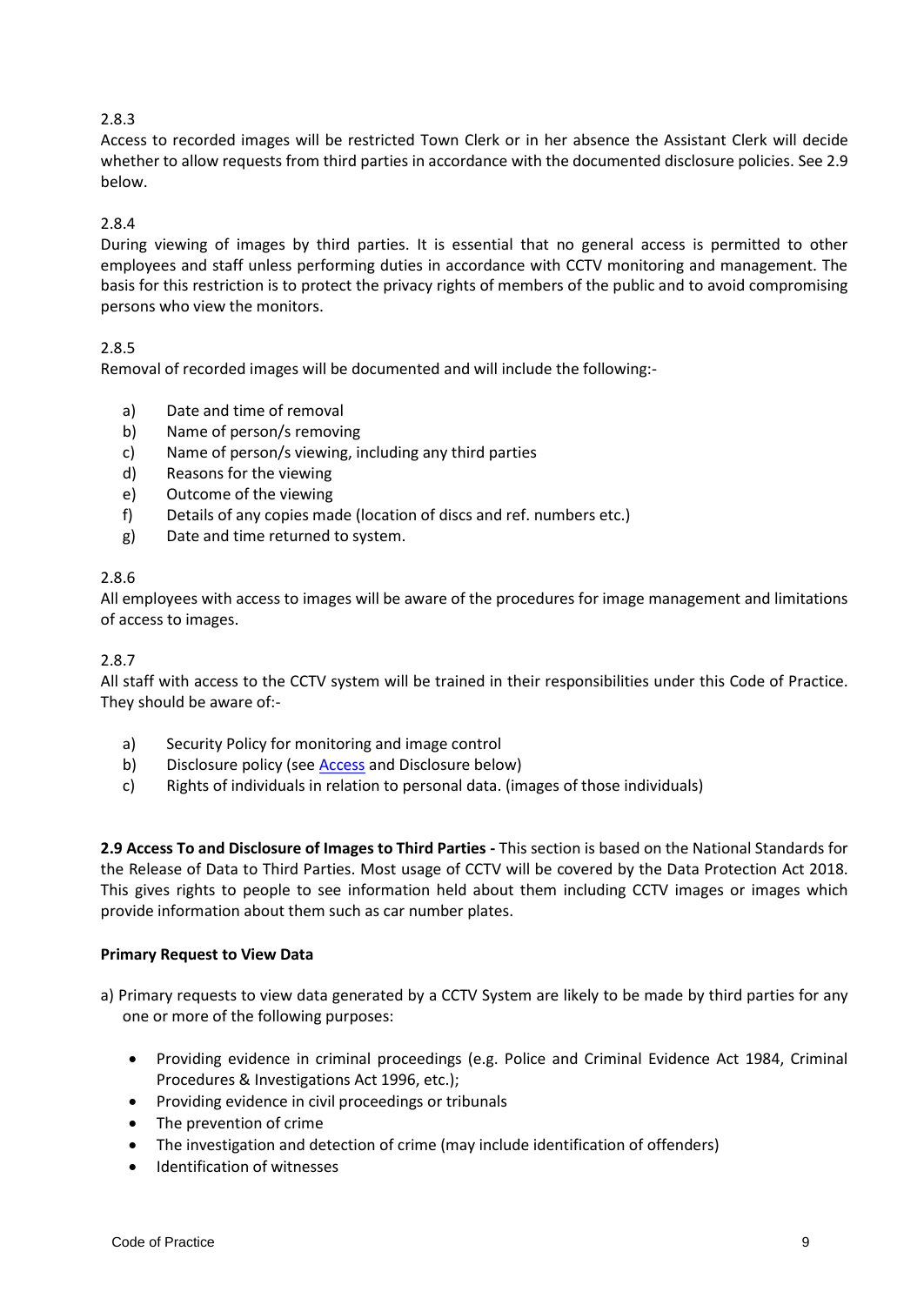- b) Third parties, who should be required to show adequate grounds for disclosure of data within the above criteria, may include, but are not limited to:
	- Police **(1)**
	- Statutory authorities with powers to prosecute, (e.g. Customs and Excise; Trading Standards, etc.)
	- Solicitors **(2)**
	- Plaintiffs in civil proceedings**(3)**
	- Accused persons or defendants in criminal proceedings **(3)**
	- Other agencies, (which should be specified in the Code of Practice) according to purpose and legal status**(4)**.
- c) Upon receipt from a third party of a bona fide request for the release of data, the scheme owner Wem Town Council should:
	- Not unduly obstruct a third party investigation to verify the existence of relevant data.
	- Ensure the retention of data which may be relevant to a request, but which may be pending application for, or the issue of, a court order or subpoena, (it may be appropriate to impose a time limit on such retention which should be notified at the time of the request).
	- NB a time limit could apply providing reasonable notice was issued to the agent, prior to the destruction of the held data, (e.g. a time limit was about to expire).
- d) In circumstances outlined at note (3) below, (requests by plaintiffs, accused persons or defendants) the scheme owner, (or nominated representative) should:
	- Be satisfied that there is no connection with any existing data held by the police in connection with the same investigation.
	- Treat all such enquiries with strict confidentiality.

#### **Notes**

1. The release of data to the police may not be restricted to the civil police but could include, (for example) British Transport Police, Ministry of Defence Police, Military Police, etc. (It may be appropriate to put in place special arrangements in response to local requirements).

2. Aside from criminal investigations, data may be of evidential value in respect of civil proceedings or tribunals. In such cases a solicitor, or authorised representative of the tribunal, should be required to give relevant information **in writing** prior to a search being granted. In the event of a search resulting in a requirement being made for the release of data, such release will only be facilitated on the instructions of a court order or subpoena. (It may be considered appropriate to make a charge for this service. In all circumstances data will only be released for lawful and proper purposes).

3. There may be occasions when an enquiry by a plaintiff, an accused person, a defendant or a defence solicitor falls outside the terms of disclosure or subject access legislation. An example could be the investigation of an alibi. Such an enquiry may not form part of a prosecution investigation. Defence enquiries could also arise in a case where there appeared to be no recorded evidence in a prosecution investigation. The Data Controller will decide each case on its merits.

4. The scheme owner should decide which (if any) "other agencies" might be permitted access to data. Having identified those 'other agencies', such access to data will only be permitted in compliance with this Standard.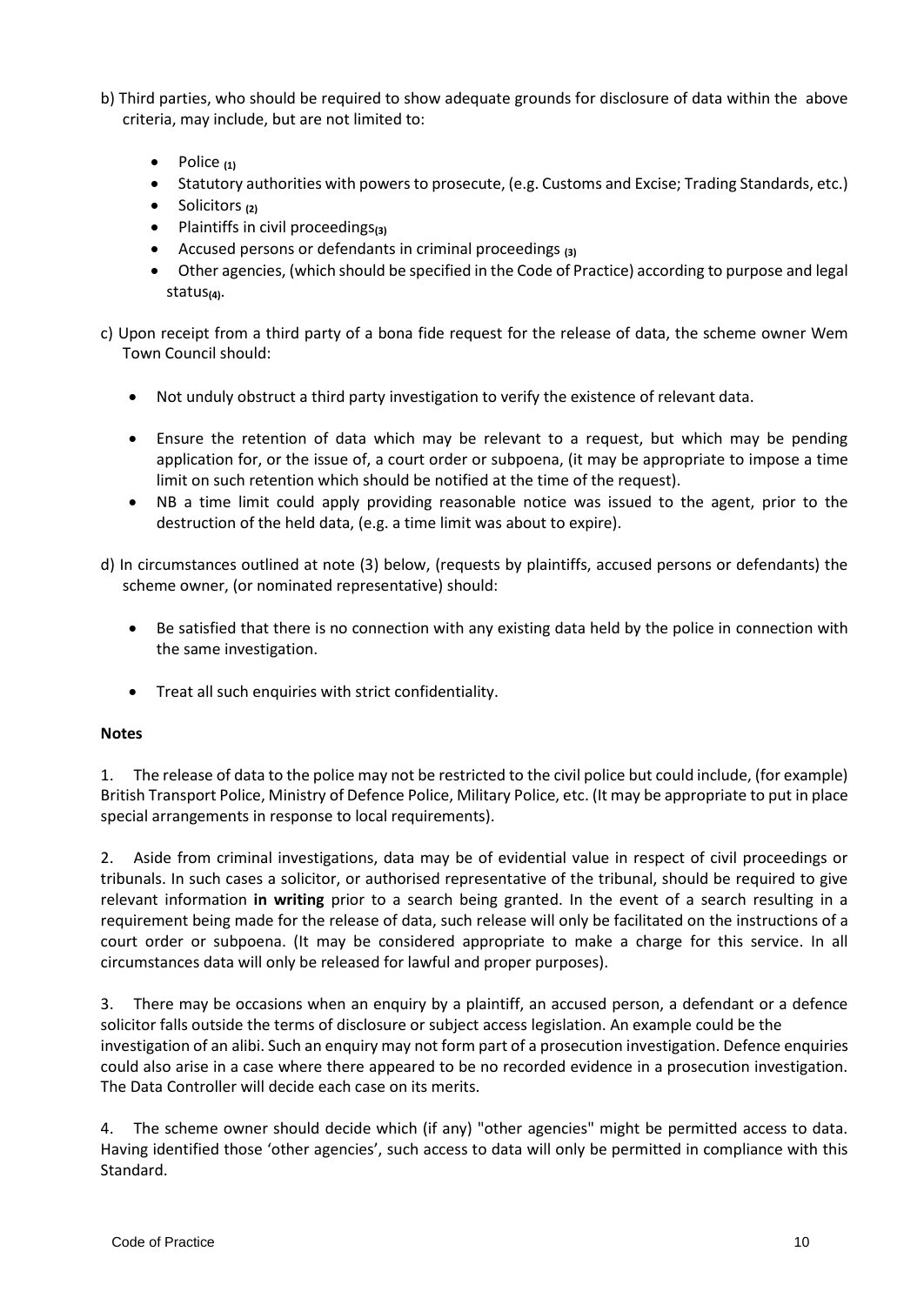5. A Data Controller can refuse an individual request to view if insufficient or inaccurate information is provided. A search request should specify a reasonable time and accuracy (could be specified in a ½ hour period). There is no longer a £10 fee for straight forward requests, but a reasonable charge can be made under the 2018 Data Protection Act for complicated and time consuming requests.

#### **Secondary Request to View Data**

- a) A 'secondary' request for access to data may be defined as any request being made, which does not fall into the category of a primary request. Before complying with a secondary request, the scheme owner should ensure that:
	- The request does not contravene, and that compliance with the request would not breach, current relevant legislation, (e.g. Data Protection, section 163 Criminal Justice and Public Order Act 1994, etc.);
	- Any legislative requirements have been complied with, (e.g. the requirements of the Data Protection Act);
	- Due regard has been taken of any known case law (current or past) which may be relevant, (e.g. R v Brentwood BC ex p. Peck) and
	- The request would pass a test of 'disclosure' in the public interest. (see note one below)
- b) If, in compliance with a secondary request to view data, a decision is taken to release material to a third party, the following safeguards should be put in place before surrendering the material:
	- In respect of material to be released under the auspices of 'crime prevention', written agreement to the release of the material should be obtained from a police officer, not below the rank of Inspector. The officer should have personal knowledge of the circumstances of the crime/s to be prevented and an understanding of the CCTV System Code of Practice. (see note 2 below.)
	- If the material is to be released under the auspices of 'public well-being, health or safety', written agreement to the release of material should be obtained from of Wem Town Council. The member of staff should have personal knowledge of the potential benefit to be derived from releasing the material and an understanding of the CCTV System Code of Practice.
- c) Recorded material may be used for bona fide training purposes such as police or staff training. Under no circumstances will recorded material be released for commercial sale of material for training or entertainment purposes.

#### Notes

- (1) 'Disclosure in the public interest' could include the disclosure of personal data that:
	- i) provides specific information which would be of value or of interest to the public well being
	- ii) identifies a public health or safety issue
	- iii) leads to the prevention of crime
- (2) The disclosure of personal data which is the subject of a 'live' criminal investigation would always come under the terms of a primary request, (see Section 2.8 a) above).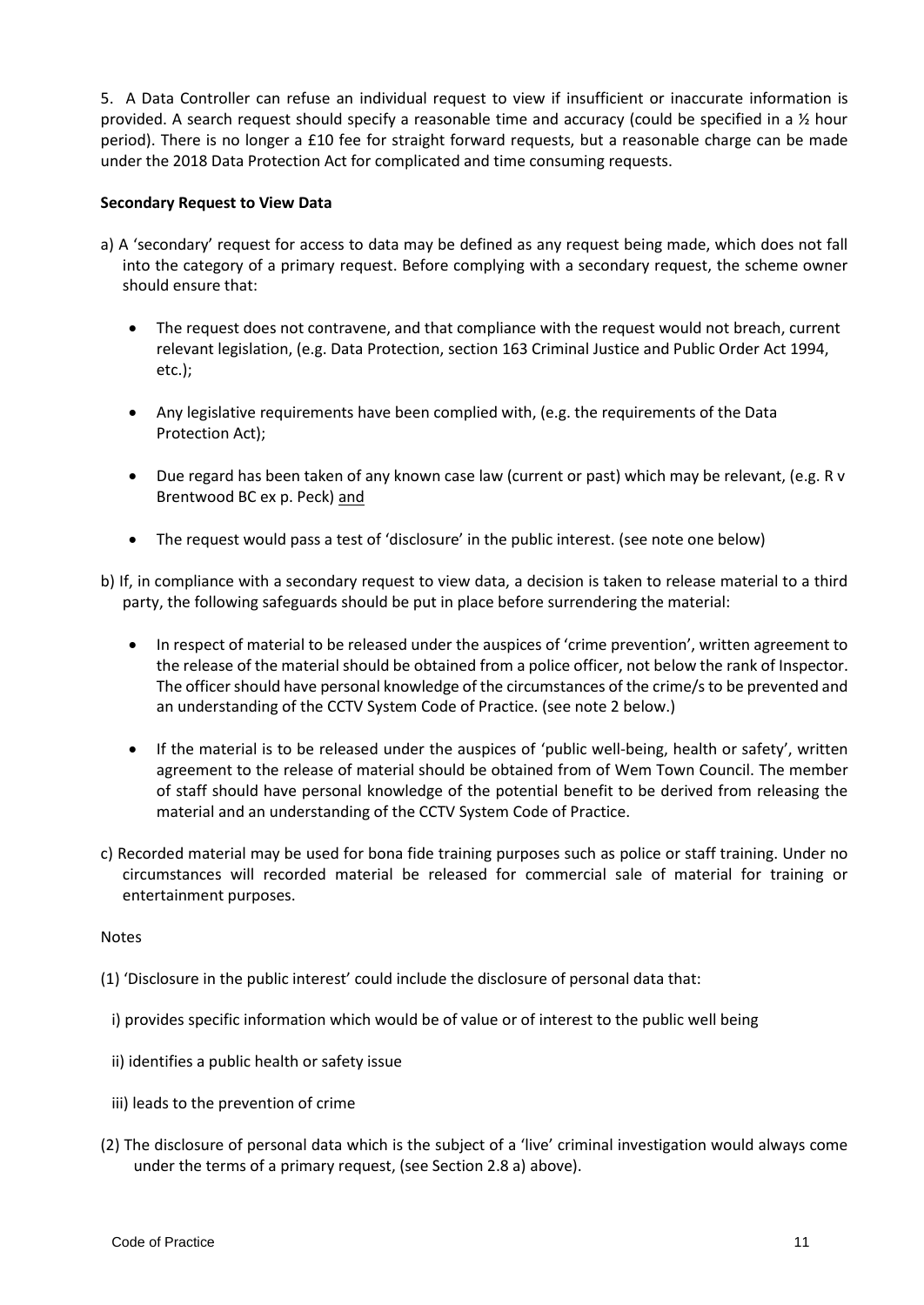#### **2.10 Individual Subject Access under Data Protection legislation**

#### 2.10.1

- a) Under the terms of Section 7 of the Data Protection Act 1998, individual access to personal data, of which that individual is the data subject, must be permitted providing:
	- The request is made in writing;
	- A fee is no longer required for each individual search
	- The Data Controller is supplied with sufficient information to satisfy him or herself as to the identity of the person making the request;
	- The person making the request provides sufficient and accurate information about the time, date and place to enable the data controller to locate the information, which that person seeks, (it is recognised that a person making a request is unlikely to know the precise time. Under those circumstances it is suggested that within one hour of accuracy would be a reasonable requirement);
	- The person making the request is only shown information relevant to that particular search and which contains personal data of her or himself only, unless all other individuals who may be identified from the same information have consented to the disclosure;
- b) In the event of the scheme owner complying with a request to supply a copy of the data to the subject, only data pertaining to the individual should be copied, (all other personal data which may facilitate the identification of any other person should be concealed or erased). Under these circumstances an additional fee may be payable.
- c) The owner is entitled to refuse an individual request to view data under these provisions if insufficient or inaccurate information is provided, (However every effort should be made to comply with subject access procedures and each request should be treated on its own merit).
- d) In addition to the principles contained within the Data Protection legislation, the data controller should be satisfied that the data is:
	- Not currently and, as far as can be reasonably ascertained, not likely to become, part of a 'live' criminal investigation;
	- Not currently and, as far as can be reasonably ascertained, not likely to become, relevant to civil proceedings;
	- Not the subject of a complaint or dispute which has not been actioned;
	- The original data and that the audit trail has been maintained;
	- Not removed or copied without proper authority;
	- For individual disclosure only (i.e. to be disclosed to a named subject)

#### 2.10.2

The right of access to images of individuals by that individual is provided for in section 7 of the Data protection Act 1998 and should be afforded wherever possible.

#### 2.10.3

All staff must be able to recognise a request for access to recorded images by data subjects.

Code of Practice 22 and 22 and 22 and 22 and 23 and 23 and 23 and 23 and 23 and 23 and 24 and 25 and 26 and 26 and 26 and 26 and 26 and 26 and 26 and 26 and 26 and 26 and 26 and 26 and 26 and 26 and 26 and 26 and 26 and 26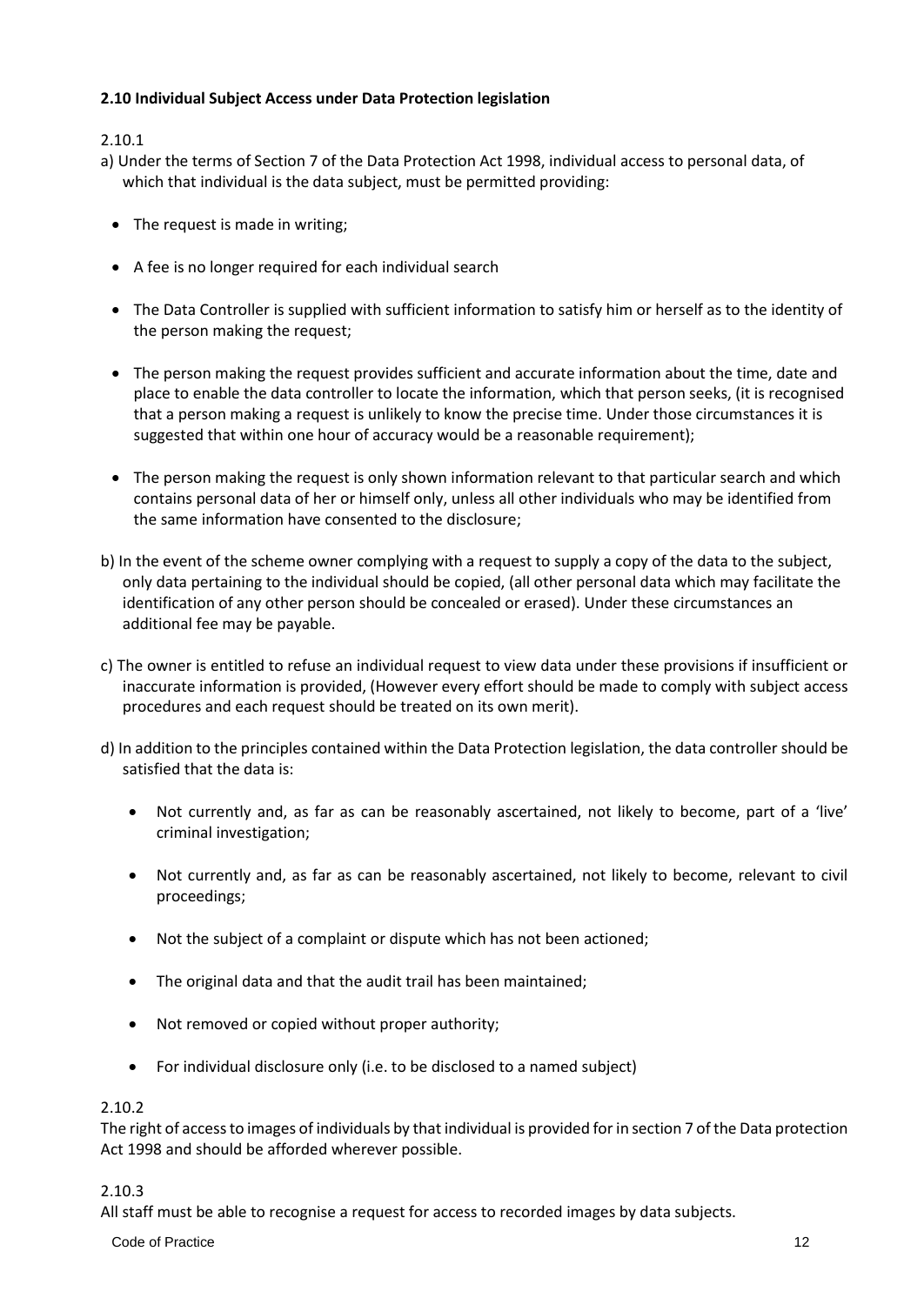#### 2.10.4

Data subjects will be provided with a standard subject access request form that:-

- a) Indicates the information required to locate the images requested
- b) Indicates the information required to identify the person making the request
- c) Indicates the circumstances when a fee will be required (a standard fee is no longer charges for straight forward cases)
- d) Asks whether the individual would be satisfied with merely viewing the images recorded
- e) Indicates that a response will be made promptly and **no longer than 30 days** from the day the request was received (which will be endorsed on the form)

#### 2.10.5

Individuals will be provided information describing the types of images recorded and retained, the purpose for which those images are recorded and retained and information about the disclosure policy in relation to those images.

#### 2.10.6

All subject access requests will be dealt with by the Town Clerk or Assistant Clerk. Where possible, the designated member of staff will locate the images requested.

#### 2.10.7

Town Clerk or Assistant Clerk will determine whether disclosure to the individual will entail disclosing images of third parties. Similarly, he/she will decide if the images are held under a duty of confidence. It is likely that member of the public walking in a public area will have less expectation that their images are held under a duty of confidence than those recorded for example in a rest area or toilet queue.

#### 2.10.8

If third party images are not to be disclosed, they should be disguised or blurred out as set out above 2.10.1. (b)

#### 2.10.9

If the coordinator or designated member of staff decides that a subject request form should not be complied with, he/she will document fully the following:-

- a) The identity of the individual making the request
- b) The date of the request
- c) The reason(s) for refusing to supply the images requested (see 2.9.10 below)
- d) The name and signature of the coordinator or designated member of staff making the decision.

#### 2.10.10

All staff should be aware of the individuals' rights under this section of the Code of Practice. (Seventh data protection principle)

#### 2.10.11

Where the Town Clerk or Assistant Clerk refuses to supply a subject with a copy of data, the reason should be one of the following:-

- 1. Images of third parties would be supplied at the same time, but without their permission and it would breach a duty of confidentiality to supply them and it is not possible to contact them and obtain that permission.
- 2. The supply of images would prejudice a criminal investigation.
- 3. The applicant has not provided sufficient information to prove his/her identity.
- 4. Providing them would involve disproportionate effort.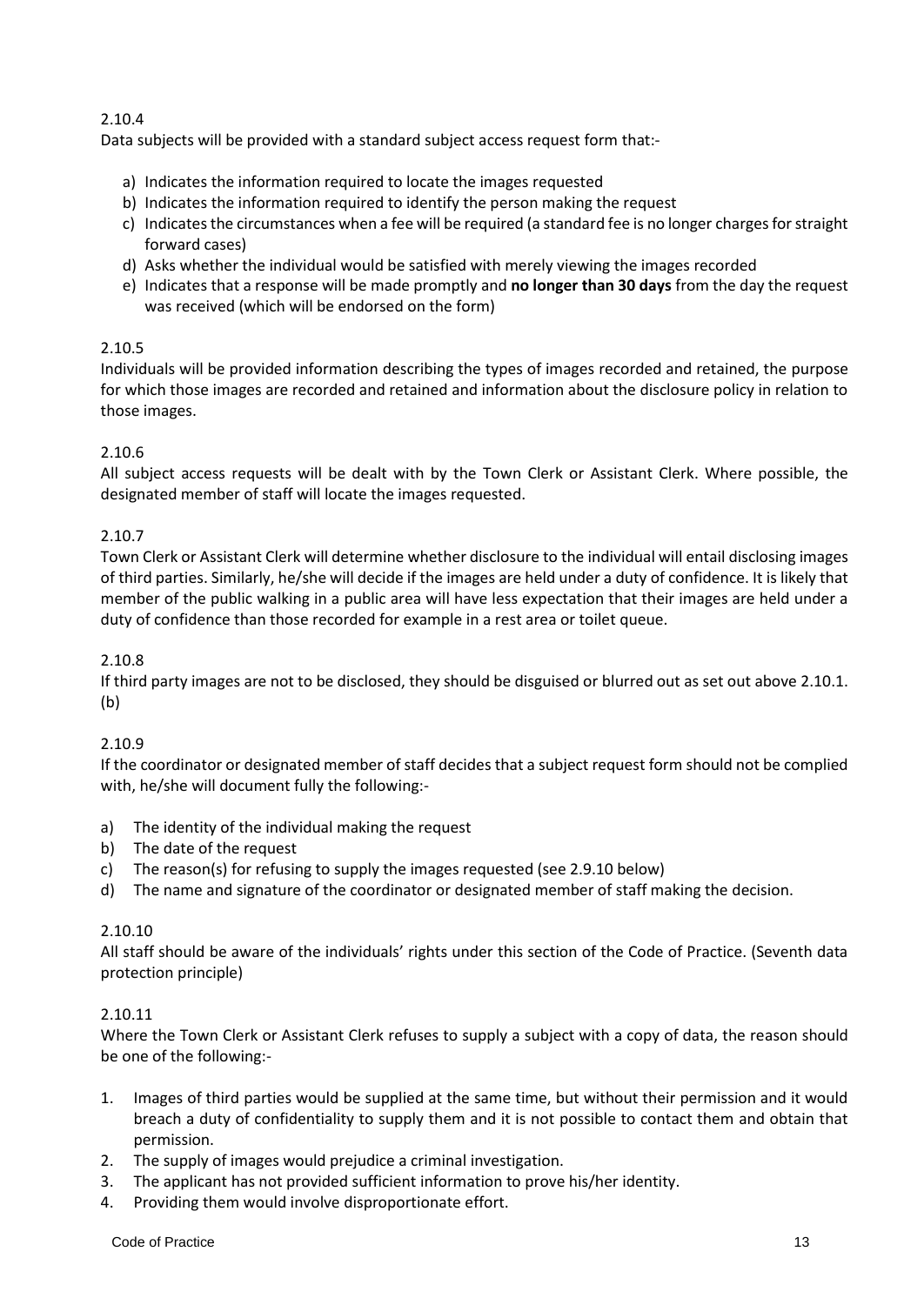#### **2.11 Other Individuals' Rights**

The disclosure or viewing of images may cause third parties to be compromised. The Data Protection Act 2018 makes provision for other individuals' rights to be taken account of. Section 94(6) and 95(5)of the Act provides an individual the right to prevent processing which is likely to cause damage or distress. Operators and managers must have a clear understanding of these rights to avoid leaving the data controller and operators open to civil litigation.

The following standards apply;

#### 2.11.1

All staff must be able to recognise a request from an individual in order to;

- a) Prevent processing likely to cause substantial and unwarranted damage to that individual
- b) Prevent automated decision taking in respect of that individual<sup>1</sup>

#### 2.11.2

All staff must be aware of the coordinator or designated member of staff who is responsible for responding to such requests

#### 2.11.3

The coordinator or designated member of staff will:-

- a) Document fully any response to a request where processing is likely to cause damage or distress and whether it will be complied with or not.
- b) Provide a written response to the individual within 21 days setting out the decision and reasons
- c) Retain a copy of the response to the individual
- d) If an automated decision is made about an individual, notify the individual in writing of that decision
- e) Where an appeal has been received in writing to an automated decision within 21 days of having been notified of the decision, he/she will reconsider the decision.
- f) If such an appeal is received, then again within 21 days a response will be made setting out the steps being taken to deal with the individuals' appeal.

#### 2.11.4

The manager or designated member of staff shall document the following:-

- 1) The original decision
- 2) The request from the individual
- 3) The response to the request from the individual

#### **2.12 Compliance with Code of Practice**

#### 2.12.1

All CCTV schemes operated by Wem Town Council will comply with this Code of Practice. There will be a system of monitoring in place to ensure:-

- a) compliance with the codes
- b) public confidence is maintained
- c) continued ethical use of the system

Code of Practice 24 and 24 and 25 and 26 and 26 and 26 and 26 and 26 and 26 and 26 and 26 and 26 and 26 and 26 <sup>1</sup> Automated decision taking is defined later in this code, but an example would be a speed camera